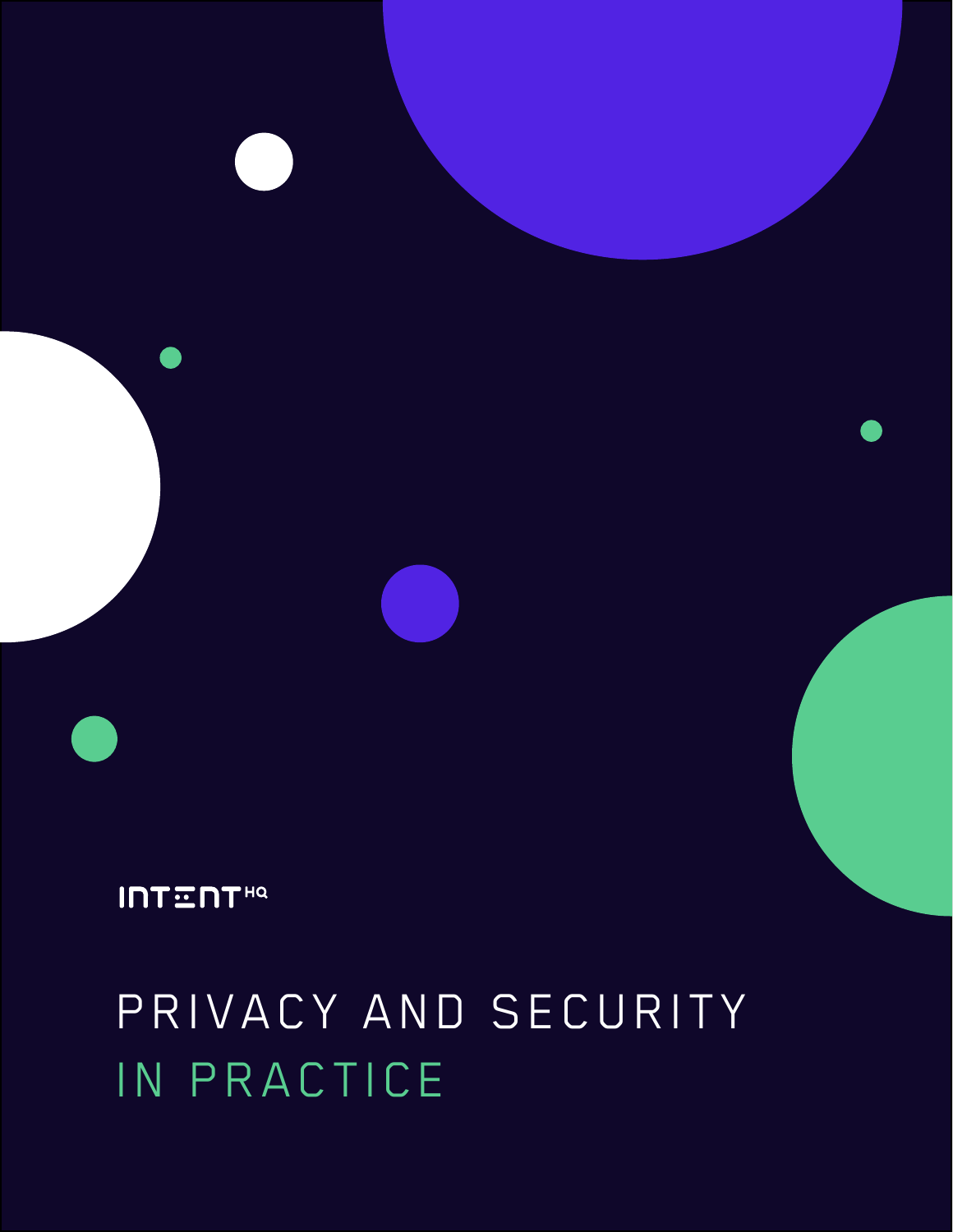## PRIVACY AND SECURITY IN PRACTICE

**At Intent HQ (IHQ), we take the security and privacy of your data and your customers' data very seriously. Privacy and Security is at the core of everything we do. This document details our current privacy and security practices we implement at Intent HQ.**

#### **Certification**

- **Certified SOC 2 (Type II) compliant** assuring you that our systems and processes are robust from the perspective of security, availability, processing integrity, confidentiality and privacy of your data
- **We are ISO27001 certified** and undergo regular compliance audits to provide ongoing assurances that our information security and system controls remain effective as our business evolves
- **We are fully GDPR & CCPA legislation compliant** as required as a processor of your Personal Data
- This includes all legal, physical and technical controls in pursuit of best practice information risk management

#### **Client user management**

- Client user access to Intent HQ products is administered using **role-based data access controls**. These controls assign permissions determining what data each user can access, and what actions can be taken
- Single Sign-On, **Two-Factor Authentication** is available where supported
- Authorisation using the principle of least privilege

#### **Platform and product**

- The IHQ Platform utilises multi-layer access control, secure information event monitoring and audit logging
- We manage staff access using **Role Based Access Control** (RBAC) with time-restricted access to infrastructure
- Our products **automatically maintain data lineage at every stage**. For every data element, visualisation, filter or export, our product maintains meta-data describing the feed and field names of every piece of data that went into creating it. Knowing precisely how data moves around the Intent HQ Platform, you can enforce any privacy regulation efficiently
- Intent HQ **Privacy Controls** enable Privacy and Legal teams to enforce compliance with corporate or legislative policy regarding how different types of Personal Data can be used
- **Complete transparency and auditability of IHQ data processing activity**. Any data processing session requiring staff to access your Personal Data data is logged, recorded and easily audited
- The IHQ Platform is hosted in the AWS Cloud, one of the most secure clouds in the world, holding such compliance certifications as ISO 27001, ISO 27017, ISO 27018, SOC 1, SOC 2
- AWS Operating System and Container hardening is applied to enhance our secure Platform environment further
- Our security by design approach applies rigorous code tests and vulnerability scans before code is ready for production
- We conduct regular 3rd party accredited penetration tests to secure against Platform vulnerabilities
- We are able to offer **single-tenancy architecture on the cloud for each client** creating separate database and instances at the most fundamental level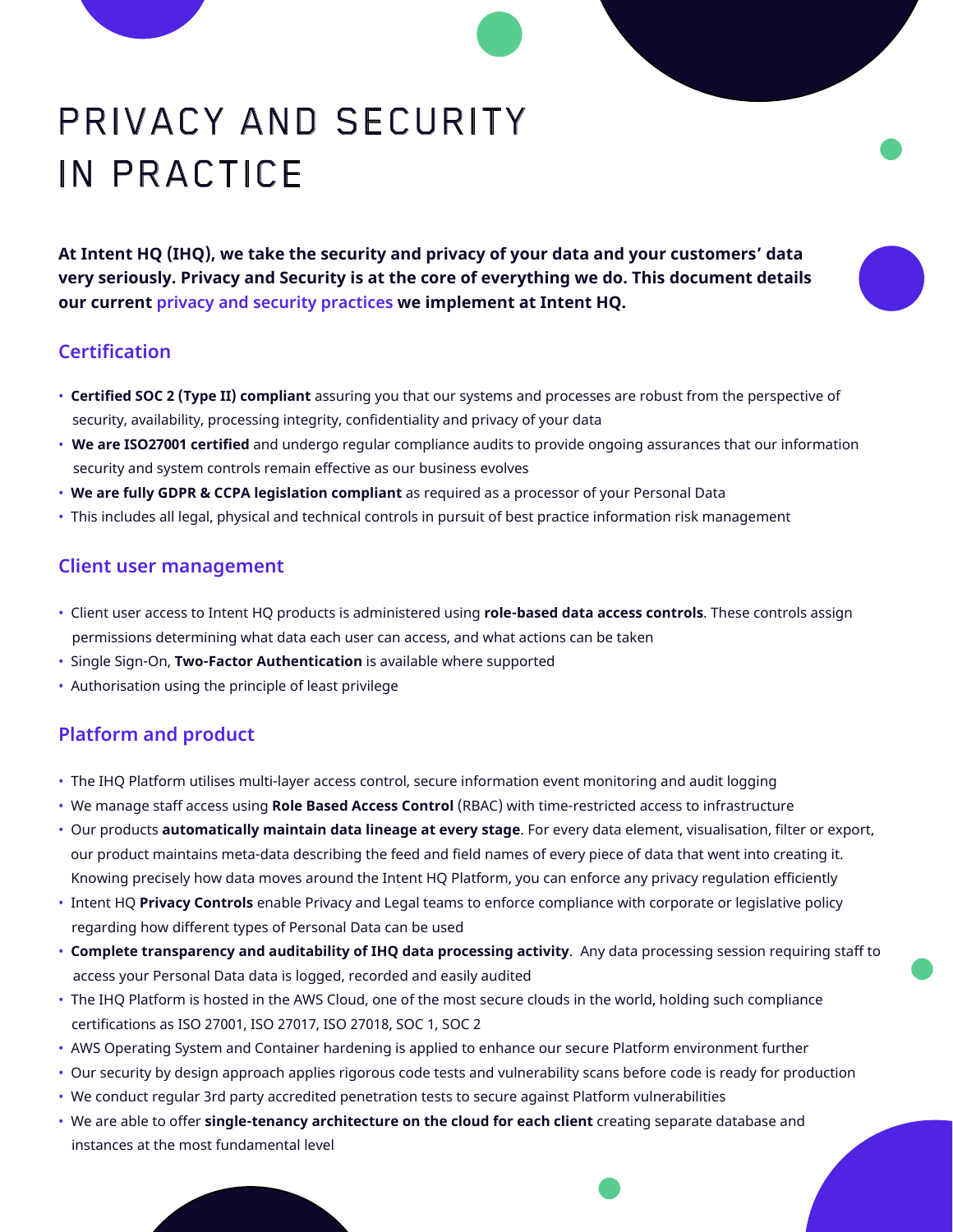#### **Data**

- We are fanatical about your ability to provide your customers with the highest level of data privacy and security. We take a fundamentally different approach to how we enable you to use Personal Data in a privacy-safe manner:
	- **○ We do not store raw customer action data**. Instead, our Action Processor transforms personal action data in to privacy-safe Customer Context Vectors which retain meaning in a numeric form usable by data science models
	- ○ **Each customer profile is stored as a single de-identified and encrypted 'micro database'**
	- We retain customer privacy preferences against each customer profile creating a single source of truth, and privacy control against each customers data
- **Data is encrypted in transit and at rest** and volumes with sensitive customer data are encrypted with support for Customer Master Keys (CMK) owned by IHQ with custom key rotation schedule. We utilise TLS protocol version 1.2/1.3 and use certificates based on SHA-256 hashing algorithms. All volumes are encrypted at rest using 256-bit Advanced Encryption Standard (AES).
- All data we ingest is de-identified so your **customers' data remains anonymous** within the IHQ Platform but **can always be re-identified by you**
- Customer data is only retained in complete compliance with either your information security requirements, the local jurisdiction of the law in the geography you operate, or Intent HQ's Security and Privacy Policy (whichever is the more robust)
- Extensive use of allow-lists and block-lists in the process of ingesting data ensures **data is ingested by design, not default**

#### **Physical environment & culture**

- Intent HQ has **dedicated security and privacy teams** that implement and manage our security and privacy programs
- Strict **supplier Information Security (InfoSec) regulations.** All new suppliers are vetted against these standards
- All staff adhere to network access by VPN when working away from the office
- Continuous review, on-going communication and compulsory regular company InfoSec training, reminders and internal InfoSec campaigns
- **Controlled access** All IHQ offices have controlled access at office level. London also benefits from secure access control at building level and CCTV in operation
- A member of IHQ staff accompanies guests at all times beyond office access control
- All laptops & workstations are centrally managed and hardened with full disk-encryption, automated updates, endpoint protection, application-based firewalls and persistence monitoring tools
- Mobile devices used for business purposes are enrolled in the mobile device management system to ensure they meet our security standards

#### **Business continuity**

- We conduct periodic risk assessments and regular internal and external InfoSec audits
- Documented Business Continuity and Disaster Recovery plan
- Periodic tests of Business Continuity scenarios